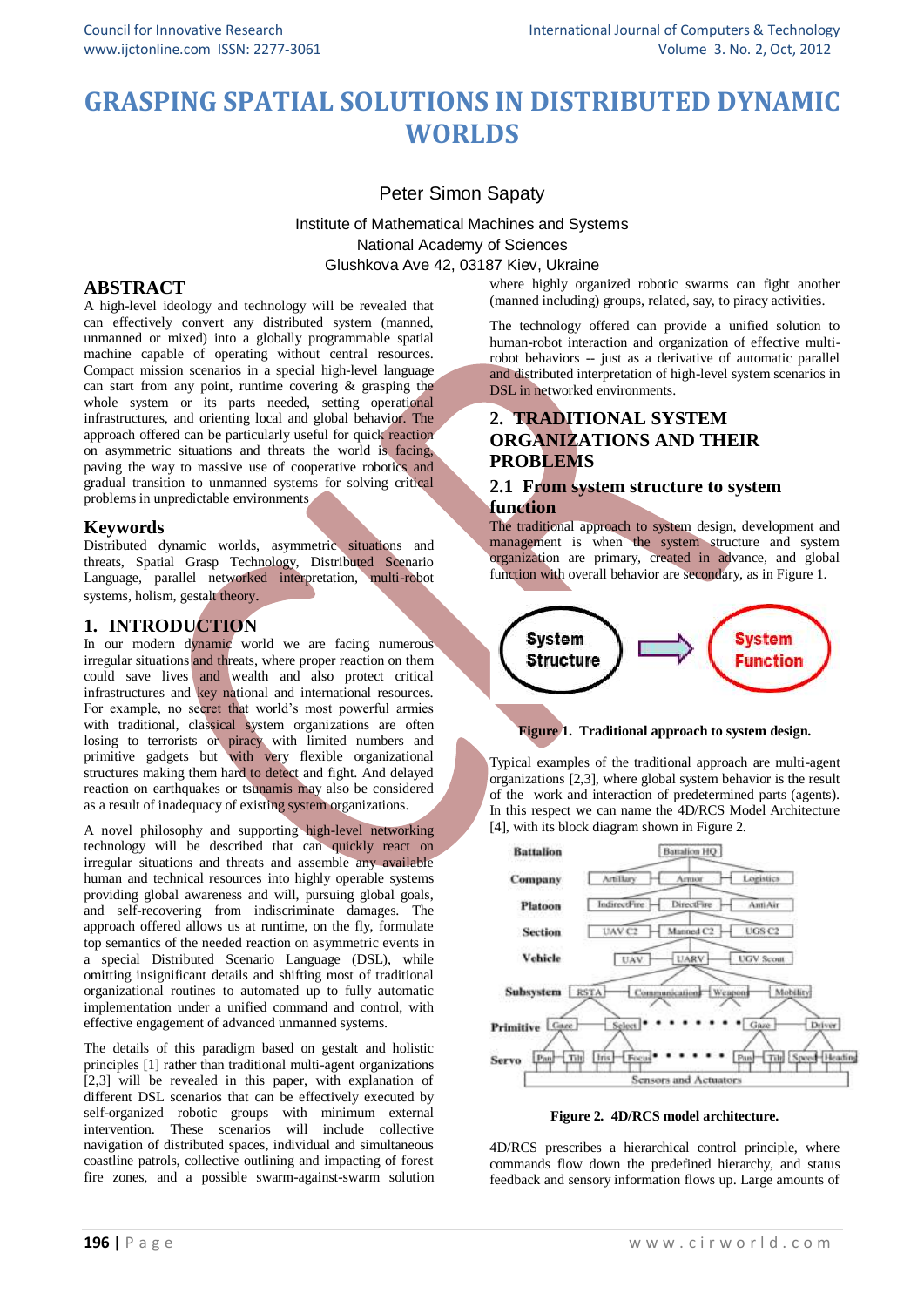communication may also occur between nodes at the same level, particularly within the same subtree of the command tree. Future Combat Systems (FCS) project [5] was ideologically and technologically based on this organizational (as well as artificial intelligence) hierarchical model.

# **2.2 The problems with classical**

#### **organizations**

The related systems, where we first formalize and build the system structure and organization and then try to get from these the global behavior needed, are usually *static*, and may often fail to adapt to highly dynamic and asymmetric situations. If the initial goals change, the whole system may have to be partially or even completely redesigned and reassembled. Adjusting the already existing system to new goals and functionality needed may result in a considerable *loss of system's integrity and performance*.

# **3. AN ALTERNATIVE: SPATIAL GRASP TECHNOLOGY (SGT)**

#### **3.1 SGT basic idea**

Within the approach offered, also coined and known as *"overoperability"* [6,7] in contrast to the conventional *interoperability*, the global function and overall behavior are considered as much as possible to be primary. Whereas system structure and organization (command and control including) are secondary, with the latter as a derivative of the former, as in Figure 3.



**Figure 3. SGT basic idea of system creation and organization.**

The advantages of this (actually the other way round) approach include *high potential flexibility* of runtime system creation, organization and modification, especially in *quick responses to asymmetric events* and enhanced opportunities for automated up to *fully automatic* (unmanned) solutions.

# **3.2 Parallel spatial grasp of distributed worlds**

SGT is based on a formalized controlled seamless navigation, coverage, penetration, and grasping of distributed physical and virtual spaces, as symbolically shown in Figure 4.



#### **Figure 4. Incremental integral grasping of distributed worlds.**

This top mode of system vision has strong psychological and philosophical background, reflecting, for example, how

humans (esp. top commanders) mentally plan, comprehend, and control complex operations in distributed environments.

### **3.3 Distributed scenario interpretation**

The approach in practice works as follows. A network of universal control modules U, embedded into key system points, collectively interprets system scenarios expressed in DSL, as shown in Figure 5. These scenarios, based on the spatial grasp idea (and capable of representing any parallel and distributed algorithms, spatial cycling & branching including), can start from any node, subsequently covering and matching the system at runtime.



#### **Figure 5. Scenario execution in dynamic environments.**

DSL scenarios are very compact and can be created on the fly. Different scenarios can cooperate or compete in a networked space (depending on real control or distributed simulation mode) as overlapping fields of solutions. Self-spreading scenarios can create runtime knowledge infrastructures distributed between system components (robots, sensors, humans). These infrastructures can effectively support distributed databases, command and control, situation awareness, autonomous decisions, as well as any other computational or control models.

More details on the SGT, its core language DSL (including the predecessor version WAVE), and its distributed interpreter can be found elsewhere [8-19], with some key features necessary for explanation of the programmed application examples throughout this paper briefed in the following sections.

# **4. DISTRIBUTED SCENARIO LANGUAGE, DSL**

DSL differs radically from traditional programming languages, allowing us to directly move through, observe and make any actions and decisions in fully distributed environments, both virtual and physical. DSL directly operates with:

- *Virtual World* (VW), finite and discrete, consisting of nodes and semantic links between them.
- *Physical World* (PW), infinite and continuous, where each point can be identified and accessed by physical coordinates.
- *Virtual-Physical World* (VPW), finite and discrete, similar to VW but associating virtual nodes with certain PW coordinates.

#### **4.1 DSL basic features**

Any sequential, parallel, centralized, distributed, stationary or mobile algorithm operating with information and/or physical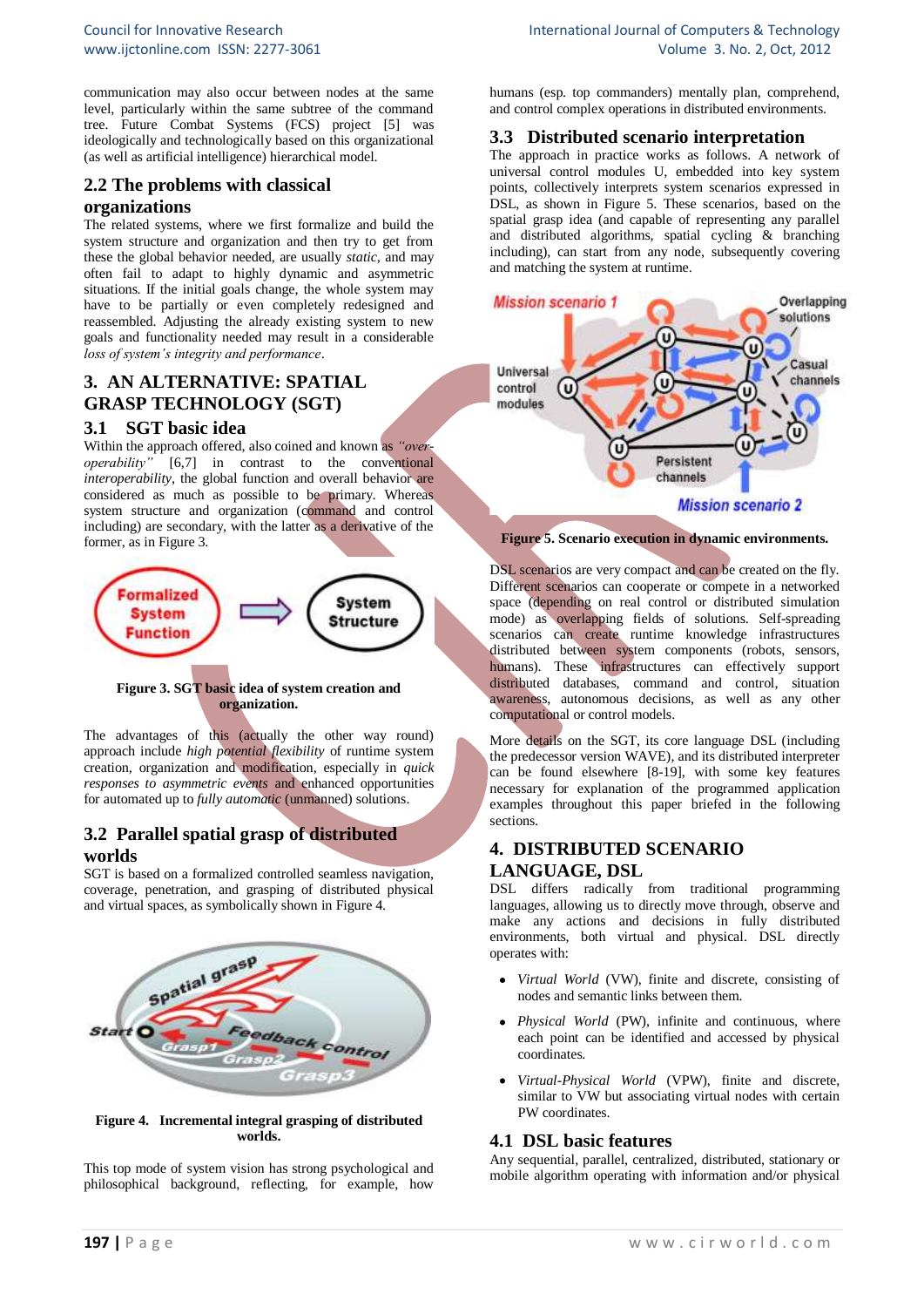matter can be written in DSL. Its top level recursive structure is shown in Figure 6.



#### **Figure 6. DSL top level syntax.**

DSL main features may be summarized as follows:

- A DSL scenario develops as parallel transition between sets of progress points (*props*).
- Starting from a prop, an action may result in other props.
- Each prop has a resulting *value* and a resulting *state*.
- Different actions may evolve *independently or interdependently* from the same prop.
- Actions may also spatially *succeed each other*, with new ones applied in parallel from all props reached by the previous actions.
- Elementary operations may directly use values of props obtained *from other actions* whatever complex and remote.
- Any prop can associate with a *node* in VW or *position* in PW, or *both* -- when dealing with VPW.
- Any number of props can be simultaneously linked with the same points of the worlds.
- Staying with the world points, it is possible to *directly access and impact* local world parameters, whether virtual or physical.

# **4.2 DSL rules**

The basic construct, or *rule*, of the language may represent any action or decision and can, for example, be as follows:

- Elementary arithmetic, string or logic operation.
- Hop in a physical, virtual, or combined space.
- Hierarchical fusion and return of (remote) data.
- Distributed control, both sequential and parallel.
- A variety of special contexts for navigation in space, influencing enclosed operations and decisions.
- Type or sense of a value, or its chosen usage, guiding automatic interpretation.
- Creation or removal of nodes and links in distributed knowledge networks.

# **4.3 Spatial variables in DSL**

Working in fully distributed physical or virtual environments. DSL has different types of variables, called *spatial*, effectively serving multiple cooperative processes:

- *Heritable variables* these are starting in a prop and serving all subsequent props which can share them in both read & write operations.
- *Frontal variables* are an individual and exclusive prop's property (not shared with other props), being transferred between the consecutive props, and replicated if from a single prop a number of other props emerge.
- *Environmental variables* are accessing different elements of physical and virtual words when navigating them, also a variety of parameters of the internal world of DSL interpreter.
- *Nodal variables* allow us to attach an individual temporary property to VW and VPW nodes, accessed and shared by all props associated with these nodes.

These types of variables, especially when used together, allow us to create spatial algorithms working *in between components* of distributed systems rather than *in* them, thus allowing for flexible, robust, and capable of self-recovery solutions, even though different components may indiscriminately fail. Such algorithms can freely move in distributed processing environments (partially or as an organized whole), always preserving global integrity and overall control, if needed.

# **4.4 Main DSL constructs**

The main language constructs are as follows.

| grasp              |               | $\rightarrow$ phenomenon   rule ({grasp,})        |
|--------------------|---------------|---------------------------------------------------|
| phenomenon         |               | $\rightarrow$ constant   variable   special       |
| constant           |               | $\rightarrow$ information / matter                |
| variable           |               | $\rightarrow$ heritable   frontal   environmental |
|                    |               | nodal                                             |
| rule               | →             | movement   creation   elimination                 |
|                    |               | echoing   fusion   verification                   |
|                    |               | assignment / construction /                       |
|                    |               | advancement   branching                           |
|                    |               | transference   timing   granting   type           |
|                    |               | usage                                             |
| <b>Information</b> | →             | 'string'   {string }   number                     |
| matter             | $\rightarrow$ | "string"                                          |
| movement           | $\rightarrow$ | hop   hop links   move   shift                    |
| creation           | $\rightarrow$ | $create$   linkup                                 |
| elimination        | $\rightarrow$ | delete   unlink   remove                          |
| echoing            | $\rightarrow$ | order   rake   min   max   sort   sum             |
|                    |               | average   product   count   state                 |
| fusion             | →             | add   subtract   multiply   divide                |
|                    |               | degree   separate   unite   attach                |
|                    |               | append   common   content   index                 |
|                    |               | rand                                              |
| verification       | $\rightarrow$ | equal   not equal   less   less or equal          |
|                    |               | more   more or equal                              |
|                    |               | empty   nonempty   belongs   not                  |
|                    |               | belongs   intersects   not intersects             |
| assignment         | →             | $assign \mid assign \text{ peters}$               |
| construction       | →             | inject   replicate   split   partition            |
|                    |               | select                                            |
| advancement        | $\rightarrow$ | advance   advance sync   repeat                   |
|                    |               | repeat sync                                       |
| branching          | →             | parallel   sequence   if   while   or  or         |
|                    |               | parallel   and   and parallel                     |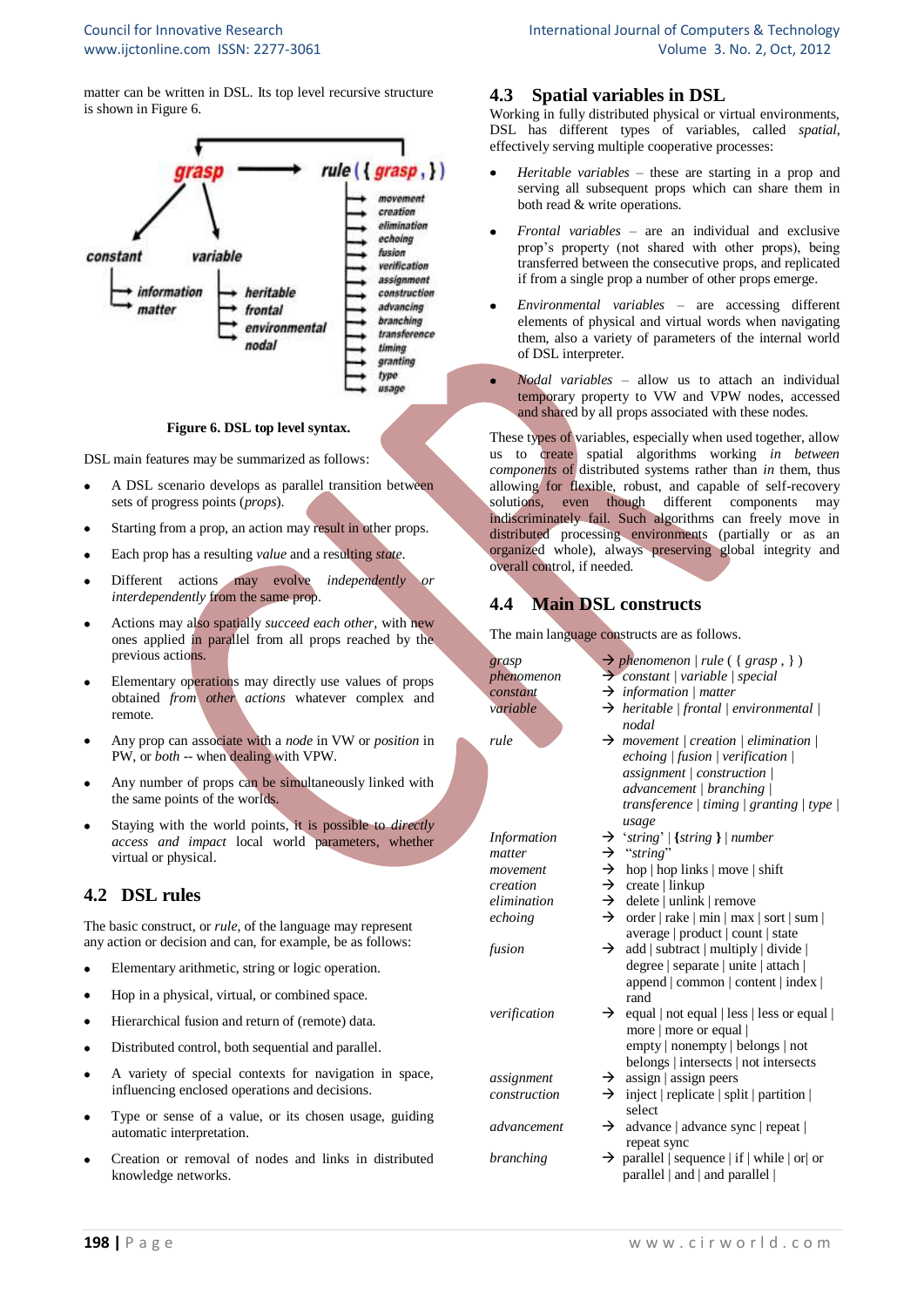#### Council for Innovative Research www.ijctonline.com ISSN: 2277-3061

| International Journal of Computers & Technology |
|-------------------------------------------------|
| Volume 3. No. 2, Oct, 2012                      |

|               | cycle   loop   which                                     |  |
|---------------|----------------------------------------------------------|--|
| transference  | $\rightarrow$ run   call   output   input                |  |
| timing        | $\rightarrow$ sleep   remain                             |  |
| granting      | $\rightarrow$ free   release   quit   none   lift   stay |  |
|               | grasp                                                    |  |
| type          | $\rightarrow$ nodal   heritable   frontal                |  |
|               | environmental   info   matter   number                   |  |
|               | string                                                   |  |
| usage         | $\rightarrow$ address   name   place   center   range    |  |
|               | time   speed   doer   node   link   unit                 |  |
| heritable     | $\rightarrow$ H { alphameric }                           |  |
| frontal       | $\rightarrow$ F { alphameric }                           |  |
| nodal         | $\rightarrow$ N { alphameric }                           |  |
| environmental | $\rightarrow$ TYPE   CONTENT   ADDRESS                   |  |
|               | <b>QUALITIES   WHERE   BACK  </b>                        |  |
|               | PREVIOUS   LINK   DIRECTION                              |  |
|               | WHEN   TIME   SPEED                                      |  |
|               | STATE   VALUE   COLOR   OUT                              |  |
| special       | $\rightarrow$ abort   thru   done   fail   any   first   |  |
|               | last   random   all   in   out                           |  |
|               | infinite   nil   virtual   physical                      |  |
|               | combined   global   local   direct                       |  |
|               | no back                                                  |  |

# **4.5 Elementary DSL programming examples**

Some DSL programming examples are shown in Figure 7, with assignment of a sum of three values to a variable, parallel hop into two physical locations, creating a new node in a virtual space, and the network extension with a new link-node pair.





Traditional abbreviations of operations and usual delimiters can be used too, in order to shorten DSL programs (always remaining, however, within the general recursive syntactic structure shown in Figure 6).

# **5. THE DSL INTERPRETER**

#### **5.1 Distributed interpreter organization**

The DSL interpreter consists of specialized modules (which can work in parallel) handling and sharing specific language interpretation data structures [13, 17-19], as shown in Figure 8.



**Figure 8. Organization of DSL interpreter.**

The network of the interpreters can be mobile and open, changing the number of nodes and communication structure at runtime. Communicating copies of the interpreter can be concealed, if needed (say, for operation in hostile environments).

The heart of the distributed interpreter is its spatial *track system* (Figure 9). The dynamically crated track forests are used for supporting (or removing) spatial variables and echoing & merging different types of control states and remote data. Being self-optimized in the echo processes, the track forests are dynamically covering the systems in which DSL scenarios evolve, keeping the overall (parallel and distributed) process integrity as well as providing local and global control. They also route further grasps (as spatial waves) to the positions in physical, virtual or combined spaces reached by the previous grasps, uniting them with the frontal variables left there by preceding grasps.



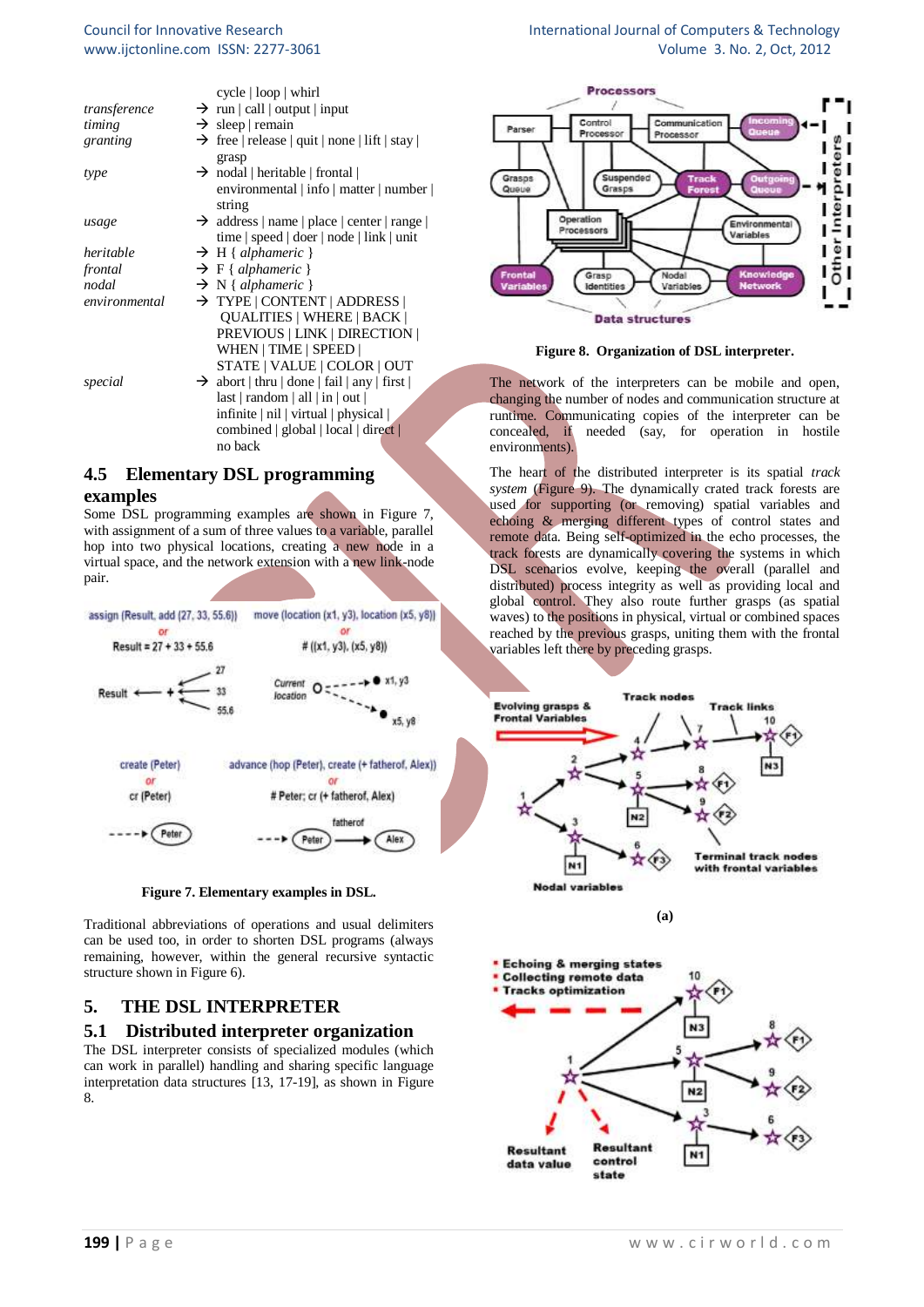**(b)**



**Figure 9. Distributed track system: (a) forward operations; (b) backward operations with tracks optimization; (c) forwarding further grasps**.

# **6. INTEGRATING WITH ROBOTIC FUNCTIONALITY**

#### **6.1 Installing DSL interpreters in robotic units**

Installing DSL interpreters (as universal modules U, see Figure 10) in mobile robots (ground, aerial, surface, underwater, space, etc.) allows us to organize effective group solutions (incl. any swarming) of complex problems in distributed physical spaces in a clear and concise way, effectively shifting traditional management routines to automatic levels. Human-robot interaction and gradual transition to fully unmanned systems are essentially assisted too.

Any groups of manned-unmanned devices with DSL interpreters implanted into them, with any communication networks in between can serve as *spatial machines* capable of doing any jobs together under a unified control automatically emerging from high-level DSL scenarios.



**Figure 10. Examples of cooperative robotic scenario skeletons.**

# **6.2 Semantic level tasking**

By embedding DSL interpreters into robotic vehicles we can task them on a higher, *semantic* level, skipping numerous traditional details of management of them as a group, fully delegating these to an automatic solution. An exemplary semantic level tasking may look like follows.

*Go to physical locations of the disaster zone with coordinates: (x1, y1), (x2, y2), (x3, y3), evaluate radiation level at each location, return its maximum value with attached exact coordinates of the respected location to the headquarters, and launch from the latter a massive cleanup operation at the location found.*

The corresponding DSL program will strictly follow this scenario:

#### $Location =$

 maximum (move (*x1\_y1*, *x2\_y2*, *x3\_y3*); attach (evaluate (radiation), WHERE)); move (Location : 2); massive\_cleanup (radiation)

This (inherently parallel and fully distributed) scenario can be executed with any available number of mobile robots (practically reasonable: from one to four), and the number of robots may change at runtime. Distributed DSL interpreter automatically creates the needed operational and command and control infrastructures of the robotic group and guarantees full task execution under any variations [10, 12, 13, 16].

# **6.3 Programming explicit behavior level**

After embedding DSL interpreters into robotic vehicles, we can also provide any needed detailed collective behavior of them (say, at a lower than top task level as before)—from *loose swarm* to a *strictly controlled integral unit* obeying external orders. Any mixture of different behaviors within the same scenario can be easily programmed too. Expressing different scenarios in DSL and their integration into a more complex, combined one may look like follows.

Swarm movement, starting from any unit (naming it as **swarm\_move**):

hop (allnodes); Limits =  $(dx (0, 8), dy (-2, 5))$ ; Range = 500;  $repeated$  (Shift = random (Limits); if (empty (hop (Shift, Range), move (Shift)))

Finding topologically central unit and subsequently hopping into it, starting from any unit (naming it as **find\_hop\_center**):

Frontal (Aver) = average (hop (allnodes); WHERE); hop (min (hop (allnodes); distance (Aver, WHERE) & ADDRESS) : 2)

Creating runtime infrastructure of the robotic group,  $\bullet$ starting from the central unit found (naming it as **infra\_build**):

stay (repeat (linkup (+infra, first, *Depth*)))

Targets collection & distribution & impact, starting from the central unit found (naming it as **collect\_distribute\_impact**):

loop (nonempty (frontal (Seen) = repeat(free(detect(targets)), hop(+infra))); repeat (free (select\_move\_shoot (Seen)), hop(+infra)))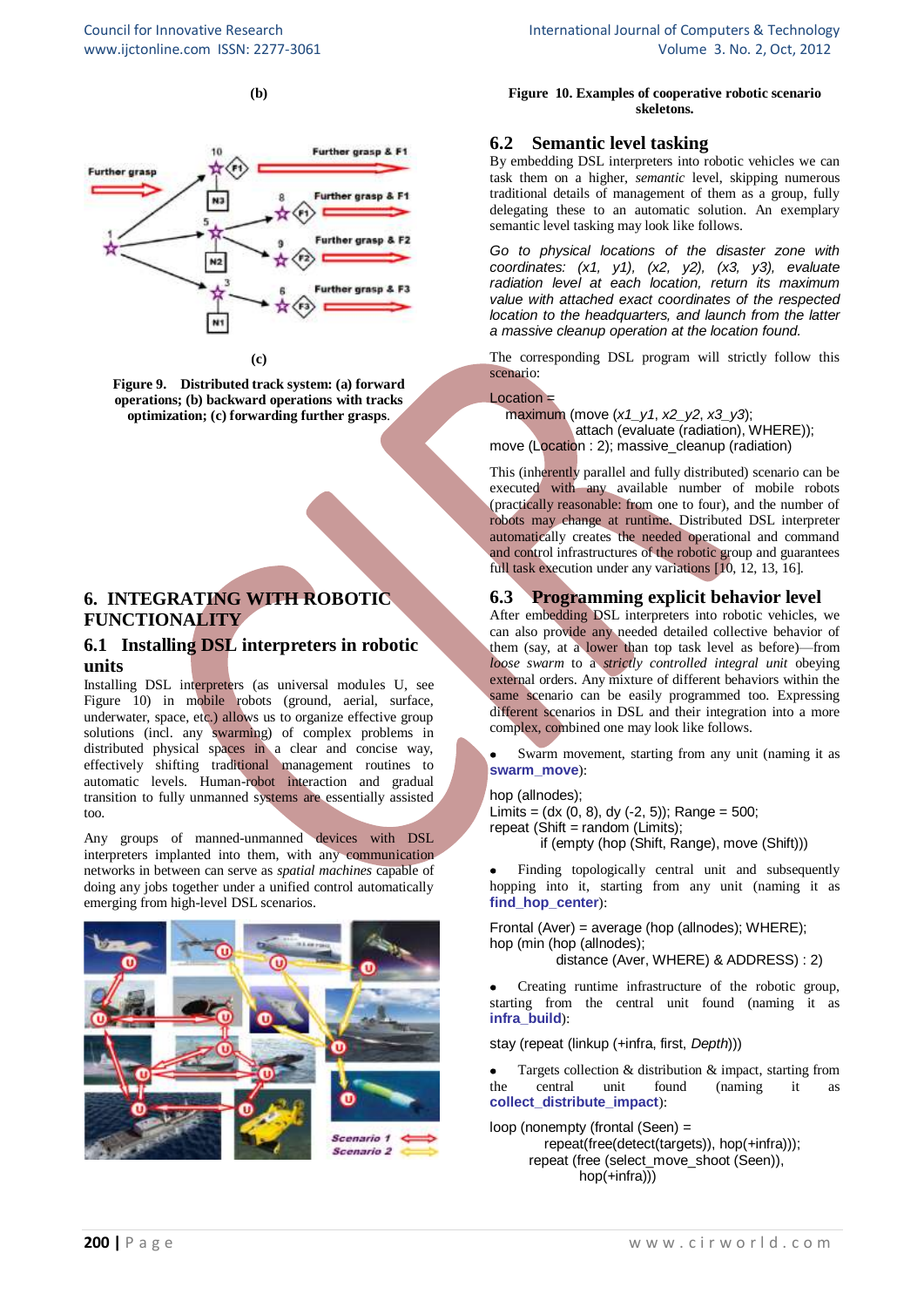Removing previous infrastructure (for creating a new, updated one), starting from any unit (naming it as **infra\_remove**):

#### stay (hop (allnodes); remove (alllinks))

Resultant combined solution (integrating previous DSL programs named), starting from any unit:

#### parallel (  **swarm\_move**, repeat (**find\_hop\_center**;  **infra\_remove**; **infra\_build**; orparallel (**collect\_distribute\_impact**, sleep (*delay*))))

The obtained resultant scenario combines loose randomized swarm movement in a distributed space with periodic finding & updating its topologically central unit and setting-updating runtime hierarchical infrastructure between the units (as physical distances between units can change). The latter infrastructure controls observation of the distributed territory, collecting potential targets on its whole while distributing them back to the vehicles, with subsequent selection and impacting suitable targets individually by the units. A related snapshot, say, for aerial vehicles, is shown in Figure 11. More on this integral scenario can be found in [13, 16].



**Figure 11. Collecting, disseminating and impacting targets by an unmanned aerial team using dynamically created and updated command and control infrastructure, while moving altogether as a loose swarm.**

# **7. PATROLLING COASTAL WATERS**

This scenario may be suitable for both surface and varying depth underwater search of intrusions in the coastline zone, but for simplicity we will be assuming here only twodimensional space to be navigated. At the beginning let us create a coastal waypoint map in the form of a semantic network, as in Figure 12 (where r is chosen as an arbitrary name of links between nodes-waypoints).



**Figure 12. Coastal waypoint map.**

The corresponding DSL solution is as follows.

create (#*x1\_y1*; +r#*x2\_y2*; +r#*x3\_y3*; ... +r#*x9\_y9*)

A single USV (or UUV) solution repeatedly navigating all coastal area (in both directions) by the map created is shown in Figure 13 and by DSL program that follows (searching the water space for alien objects by the *depth* available by vehicle's sensors).



#### **Figure 13. Patrolling coastal waters with a single vehicle.**

move (hop  $(x1 \text{ y1})$ ); R = +r; repeat (repeat (move (hop (R)); check\_report (*depth*)); invert (R))

A two-vehicle parallel solution is shown in Figure 14 and by the following program, with vehicles moving according to the coastal map independently, assuming each having embedded automatic mechanisms and procedures for avoiding possible collisions with the other vehicle.



**Figure 14. Patrolling coastal waters with two vehicles.**

(move (hop  $(x1_y1)$ ); R = +r), (move (hop (*x9\_y9*)); R = -r); repeat (repeat (move\_avoid (hop (R)); check\_report (*depth*)); invert (R))

Another solution for the two-vehicle case may be when each vehicle turns back if discovers another patrol vehicle on its way, checking for this its vicinity by *depth2*).

(move (hop  $(x1_y1)$ ); R = +r), (move (hop (*x9\_y9*)); R = -r); repeat (repeat (none (*depth2*); move (hop(R)); check\_report (*depth*)); invert (R))

For the both latter cases, the whole coastline will always be searched in full if at least a single vehicle remains operational.

# **8. FIGHTING FOREST FIRES**

We will consider a solution where distributed physical space is randomly searched by simultaneous propagation of multiple reconnaissance units, which when discover irregularities (e.g. forest fires) move towards and encircle the corresponding zones, collect their perimeter coordinates, transfer them to the headquarters (HQ), and ultimately initiate massive impact on the zones. The zones with fires and initial positions of reconnaissance units are shown in Figure 15, and intermediary positions of the robotic unites moving randomly-oriented (repeatedly shifting their positions within certain coordinate sector) are in Figure 16.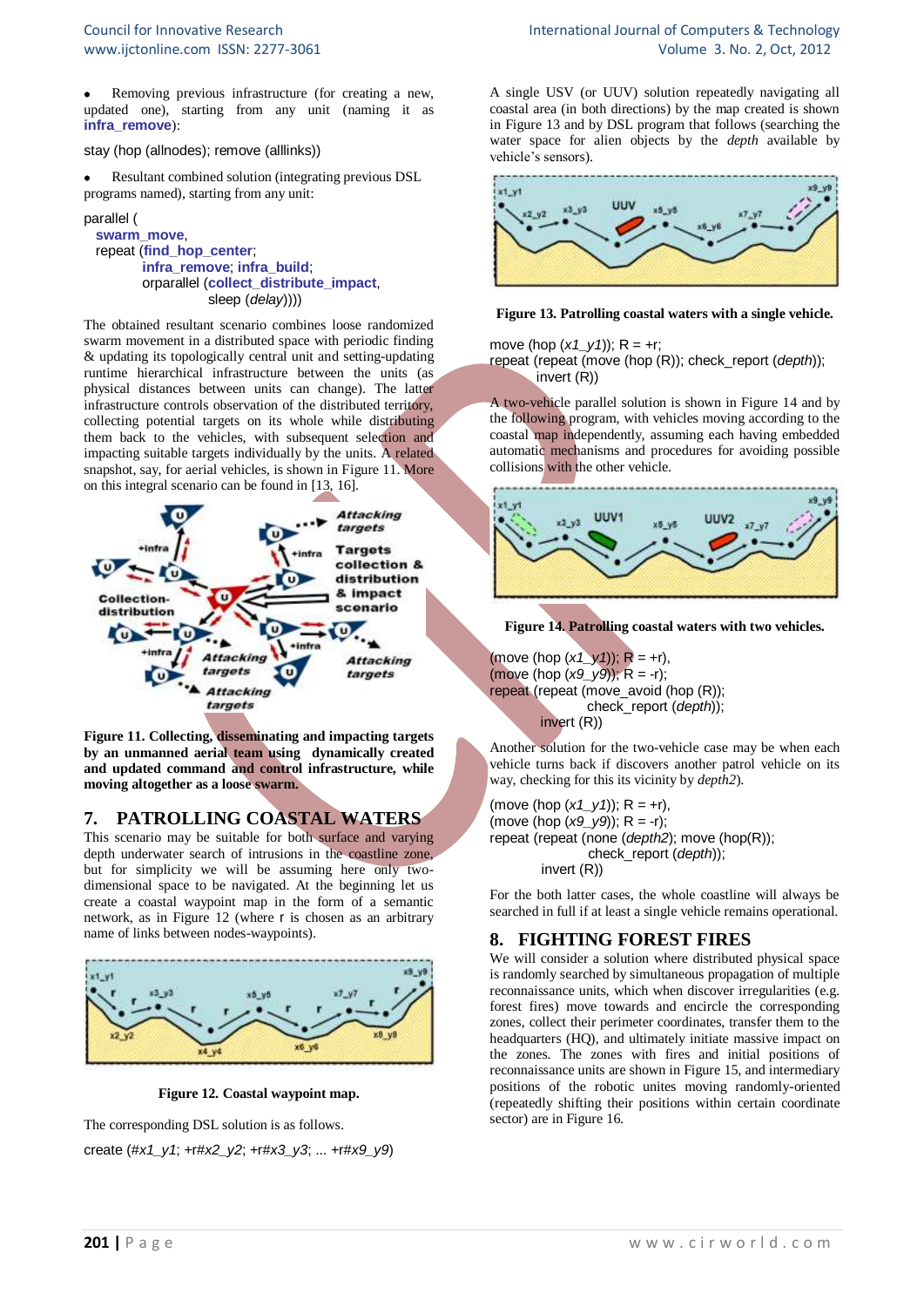



**Figure 15. Initial fire fighting scenario injection.**



**Figure 16. Randomized robots movement.**

After detecting fire locations, the reconnaissance units that reached them begin moving around the fire zones, having initially randomly chosen the encirclement direction (i.e. clockwise or anticlockwise). In each step they accumulate coordinates of the periphery of fire zones, and upon termination of the encirclement send the completed zone coordinates to the headquarters (HQ). Getting the latter, the HQ is launching a massive direct impact on the zones outlined, as shown in Figure 17, which operation may be manned, unmanned, or mixed. The full DSL scenario for this task may be as follows.

move (*HQ*); create\_nodes (1, 2, 3, 4, 5, 6); repeat ( shift (random (*limits*)); if (check (fire), (Zone = WHERE; Direction = random (clockwise, anticlockwise);

 repeat ( move\_around (fire, Direction, *depth*);

append (Zone, WHERE);

 if (distance (WHERE, Zone : 1) < *threshold*, (hop (*HQ*); impact (Zone); done))))))

Council for Innovative Research International Journal of Computers & Technology www.ijctonline.com ISSN: 2277-3061 Volume 3. No. 2, Oct, 2012



#### **Figure 17. Encircling fire zones followed by global impact on them.**

Other interpretations of this scenario may be dealing with radiation or environment pollution zones, terrorist activities zones, fish concentration, etc., with aerial, ground, surface or underwater robots engaged.

# **9. SWARM AGAINST SWARM SCENARIO**

As a more complex scenario example in DSL, we will consider here the case where an unmanned swarm is opposing other (possibly, manned) group/swarm, as in Figure 18. This may relate, for example, to fighting piracy in maritime environment or to the air and missile defense where (aerial, surface and/or underwater) unmanned vehicles, working cooperatively under a unified control as an integral globalgoal-oriented unit, are used for withstanding multiple hostile activity.



#### **Figure 18. Fighting group targets with unmanned swarms.**

Main features of the scenario considered are as follows:

- Initial launch of the swarmed chasers (with DSL interpreters embedded), which can communicate with each other, into the expected hostility area.
- Discovering targets and forming their priority list by their positions in physical space, where maximum priority is assigned to topologically central targets as potential control units of the intruders.
- Other targets are sorted by their distance from the topological center of their group, estimated previously.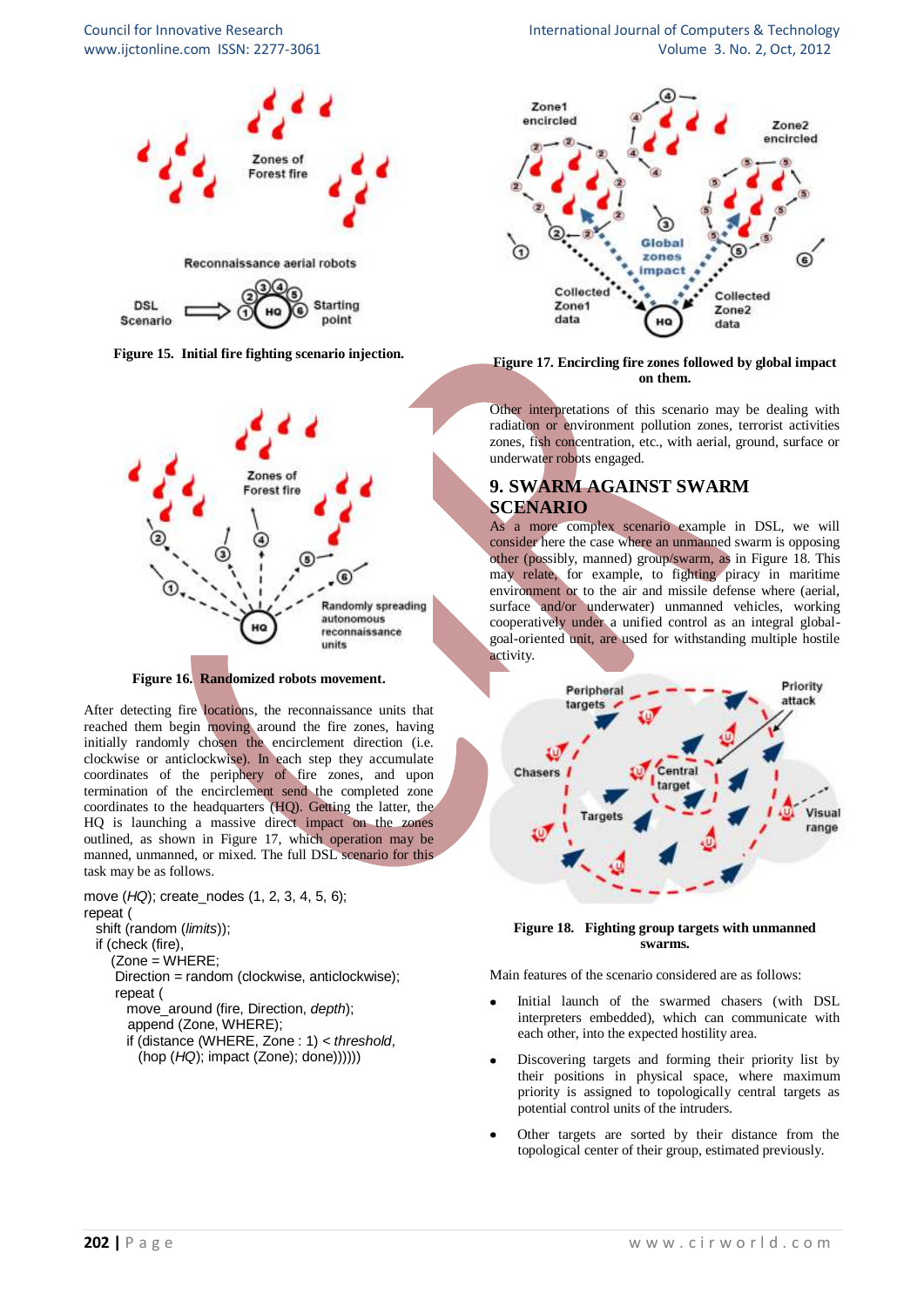- The most peripheral targets (those in maximum distance from the topological center, as potentially having more chances to escape) are considered of highest priority too.
- Assigning available chasers to targets, classifying the former as engaged, with chasing and neutralizing targets, and subsequently returning the chasers into status free after performing the mission.
- The vacant chasers are again engaged in the targets selection & impact procedure.

This entire swarm-against-swarm scenario may be expressed in DSL in a very compact manner, as follows.

```
frontal (Next);
```

```
sequence (
```

| start_launch (all_free_chasers, targets_area),<br>repeat ( |
|------------------------------------------------------------|
| hop (any free chaser);                                     |
| All_targets = merge (hop (all_free_chasers);               |
| coordinates (targets_seen));                               |
| nonempty (All_targets);                                    |
| Center = average (All_targets);                            |
| List = $min\_max\_sort$ (split (All_targets);              |
| attach (distance (VALUE, Center), VALUE);                  |
| List = append (withdraw (List, last), List);               |
| loop (nonempty (List);                                     |
| Next = element (withdraw (List, first), second);           |
| $Chaser =$                                                 |
| Element (min (hop (all free chasers);                      |
| attach (distance (WHERE, Next), ADDRESS),                  |
| second);                                                   |
| release (hop (Chaser); STATUS = engaged;                   |
| pursue_investigate_neutralize (Next);                      |
| $STATUS = free))))$ ;                                      |
|                                                            |

It is worth mentioning that all the chaser swarm management expressed explicitly or induced automatically by the above program is done exclusively within the swarm itself, without any external intervention, which dramatically simplifies external control of this multi-robot operation.

# **10. OTHER APPLICATIONS**

Many other applications of the presented paradigm can be found in the previous publications, including the ones cited above. Some of the researched and reported areas are as follows.

- **Emergency Management***.* Using the interpreters installed in massively wearable devices may allow us to assemble workable systems from any wreckage after the disasters, using any remaining communication channels, manual including, thus saving lives and property.
- **Directed Energy Systems.** The technology can provide high flexibility in organizing directed energy systems and weapons, especially in asymmetric situations, making automatic distributed decisions with the "speed of light" too.
- **Distributed Avionics.** Implanting the interpreter copies into main control points of the aircraft may provide a higher, intelligent layer of its self-analysis and recovery, by the spreading recursive scenarios starting from any point and collecting & fusing key data from other points.
- **Sensor Networks***.* Wireless sensors may be dropped from the air massively, as "smart dust". With a limited communication range, they must operate in a network to perform non local jobs in a distributed environment. The

#### Council for Innovative Research International Journal of Computers & Technology www.ijctonline.com ISSN: 2277-3061 Volume 3. No. 2, Oct, 2012

technology offered can convert their emergent networks into a universal parallel computer operating in DSL.

- **Battlespace Dominance.** The technology can provide superiority over an adversary by flexible runtime adaptable system organizations rather than troop numbers or power of individual weapons, countering asymmetric situations and threats by highly asymmetric solutions itself.
- **Societal Engagement and Support of Elders.** The percentage of older population is growing quickly, especially in developed countries. The technology offered, effectively integrating distributed physical and virtual worlds, can solve a variety of important problems -- from smart home to smart city to smart nation -- in continuing support of elders and their fruitful engagement in social life.

# **11. CONCLUSIONS**

A brief summary of advantages of the approach offered may be as follows.

- The Spatial Grasp ideology and technology can dramatically simplify application programming in distributed dynamic systems.
- Setting multi-robot solutions in DSL may often be comparable in complexity to routine data processing in traditional languages.
- External management of multi-robot systems may not depend on the number of components in them due to their internal self-organization and automatic command and control inside robotic groups.
- Formalization of mission scenarios in DSL can make  $\bullet$ human-robot interaction and transition to fully unmanned systems natural and straightforward.
	- Spatial swarm intelligence in DSL can successfully compete with human collective intelligence, outperforming the latter in time critical situations.

In addition to the features listed above, we can state that in comparison with other systems, DSL interpreter represents an *embedded universal intelligence* common to all applications. Any scenario can be executed by a network of such intelligences, including the ones on topmost levels. In other approaches, most of the system intelligence has to be programmed *explicitly for each application*, thus enormously complicating mission planning, organization and management.

All communications among unmanned units, also between manned and unmanned ones, are on a high, semantic level in DSL. They are *very compact* (often hundreds of times shorter than in other languages) which may be crucial for maritime (especially underwater) operations with casual and limited data channels.

#### **12. REFERENCES**

- [1] Wertheimer M. 1924. Gestalt theory, Erlangen, Berlin
- Minsky, M. 1988. The society of mind, Simon and Schuster, New York.
- [3] www.wikipedia.org/wiki/Multi-agent\_system
- [4] 4D/RCS: A reference model architecture for unmanned vehicle system, version 2.0. 2002. Report NIST.
- [5] Feliciano, C.N. 2009. The army's future combat system program (Defense, Security and Strategy Series), Nova